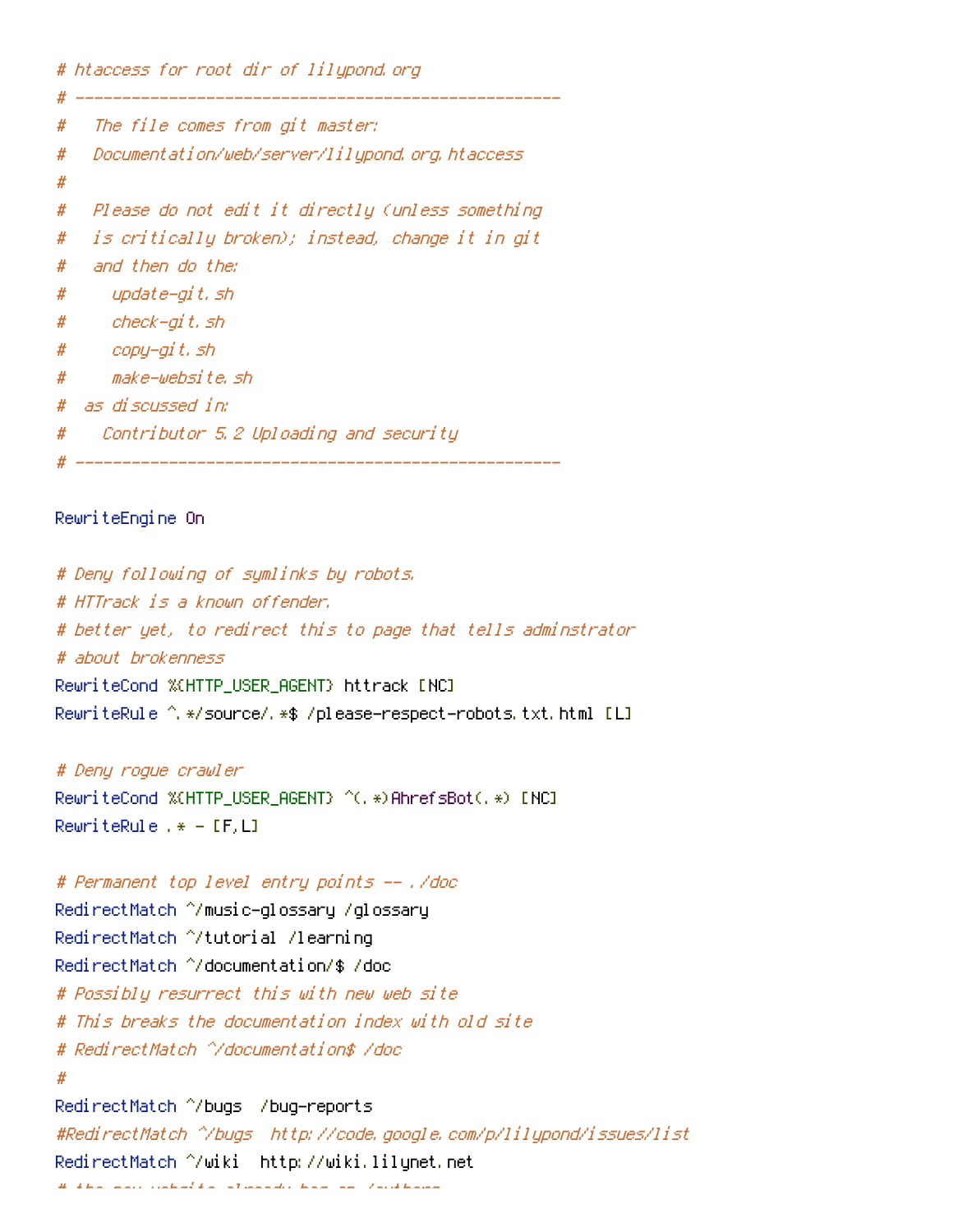# the new website already has an /authors #RedirectMatch ^/authors /doc/Documentation/topdocs/AUTHORS # the new website has news on the main page RedirectMatch ^/news / RedirectMatch ^/stable /doc/stable # the new website has <sup>a</sup> dedicated page for development. #RedirectMatch ^/development /doc/development

#old# default doc dir RedirectMatch ^/doc/\*\$ /doc/v2.18 # make attempt at `latest' symlink avoid ^v catch-all doc fix rule below RedirectMatch ^/doc//\*latest/\*(.\*)\$ /doc/v2.19/\$1 RedirectMatch ^/doc//\*development/\*(.\*)\$ /doc/v2.19/\$1 RedirectMatch ^/doc//\*stable/\*(.\*)\$ /doc/v2.18/\$1 RedirectMatch ^/doc//\*([^v].\*)\$ /doc/v2.18/\$1 RedirectMatch ^(/Documentation.\*)\$ /doc/v2.18\$1 RedirectMatch ^/index\$ /

# fix root calculation: no double slashes # RedirectMatch ^(.\*/)/+(.\*)\$ \$1\$2

## ###########################################

## Rewrite all non-existing files at toplevel to the /website/ dir, so our ## internal structure for rsync doesn't have to be changed. ## This works for the current/old site as well as the new one.

RewriteEngine on RewriteBase /

SetEnvIf REQUEST\_URI .\* WEB=/website

# Rewrite empty to /website RewriteCond %{REQUEST\_URI} ^/\*\$ RewriteRule ^(/\*)\$ %{ENV:WEB}/ [QSA,L]

# css Request without directory part RewriteCond %{REQUEST\_URI} ^/?[^/]+[.]css\$ # ...that does not match match an existing file RewriteCond %{REQUEST\_FILENAME} !-f # ...and does not match an existing directory RewriteConduct % {RewriteConduct # RewriteConduct # RewriteConduct # RewriteConduct # RewriteConduct # RewriteConduct # RewriteConduct # RewriteConduct # RewriteConduct # RewriteConduct # RewriteConduct # RewriteConduct #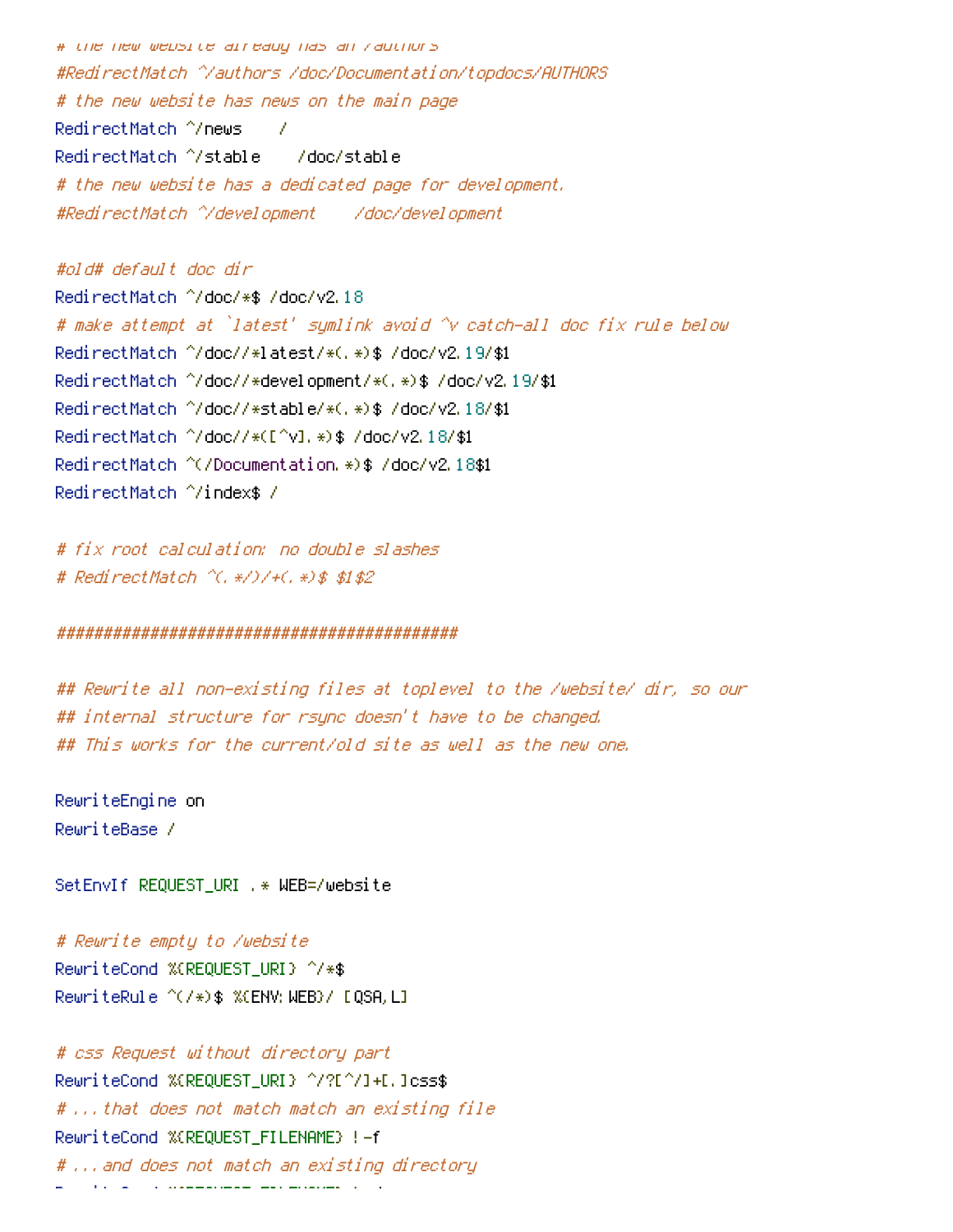RewriteCond %{REQUEST\_FILENAME} !-d # ...prefix with website RewriteRule  $\hat{C}$ . +)\$ %(ENV: WEB)/\$1 [QSA, L]

# Request without trailing slash RewriteCond %{REQUEST\_URI} !.\*/\$ # ...that would access <sup>a</sup> directory in /website RewriteCond %{DOCUMENT\_ROOT}%{ENV: WEB}%{REQUEST\_URI} -d # ...and does not start with /web RewriteCond %{REQUEST\_URI} !^%{ENV: WEB} RewriteCond %{REQUEST\_URI} !^/website # ...and does not start with /doc\$ RewriteCond %{REQUEST\_URI} !^/doc\$ # ...add trailing slash for [menu] and to avoid /web/ in browser url RewriteRule ^(.+)\$ http://%{HTTP\_HOST}/\$1/ [R,QSA,L]

# Request that does not start with /website RewriteCond %{REQUEST\_URI} !^/website RewriteCond %{REQUEST\_URI} !^%{ENV: WEB} # ...and does not start with /doc/ RewriteCond %{REQUEST\_URI} !^/doc/ # ...and is not /doc\$ RewriteCond %{REQUEST\_URI} !^/doc\$ # ...and does not match match an existing file RewriteCond %{REQUEST\_FILENAME} !-f # ...and does not match an existing directory RewriteCond %{REQUEST\_FILENAME} !-d # ..prefix with /web RewriteRule  $\hat{C}$ . +)\$ %(ENV: WEB)/\$1 [QSA, L]

## Redirect the old web/ to the homepage RedirectMatch 301 ^/web/.\* /

###########################################

# latin1 version copied to web and doc/2.x AddDefaultCharset utf-8 AddCharset utf-8 .html AddCharset utf-8 .de AddCharset utf-8 .en AddCharset utf-8 .es